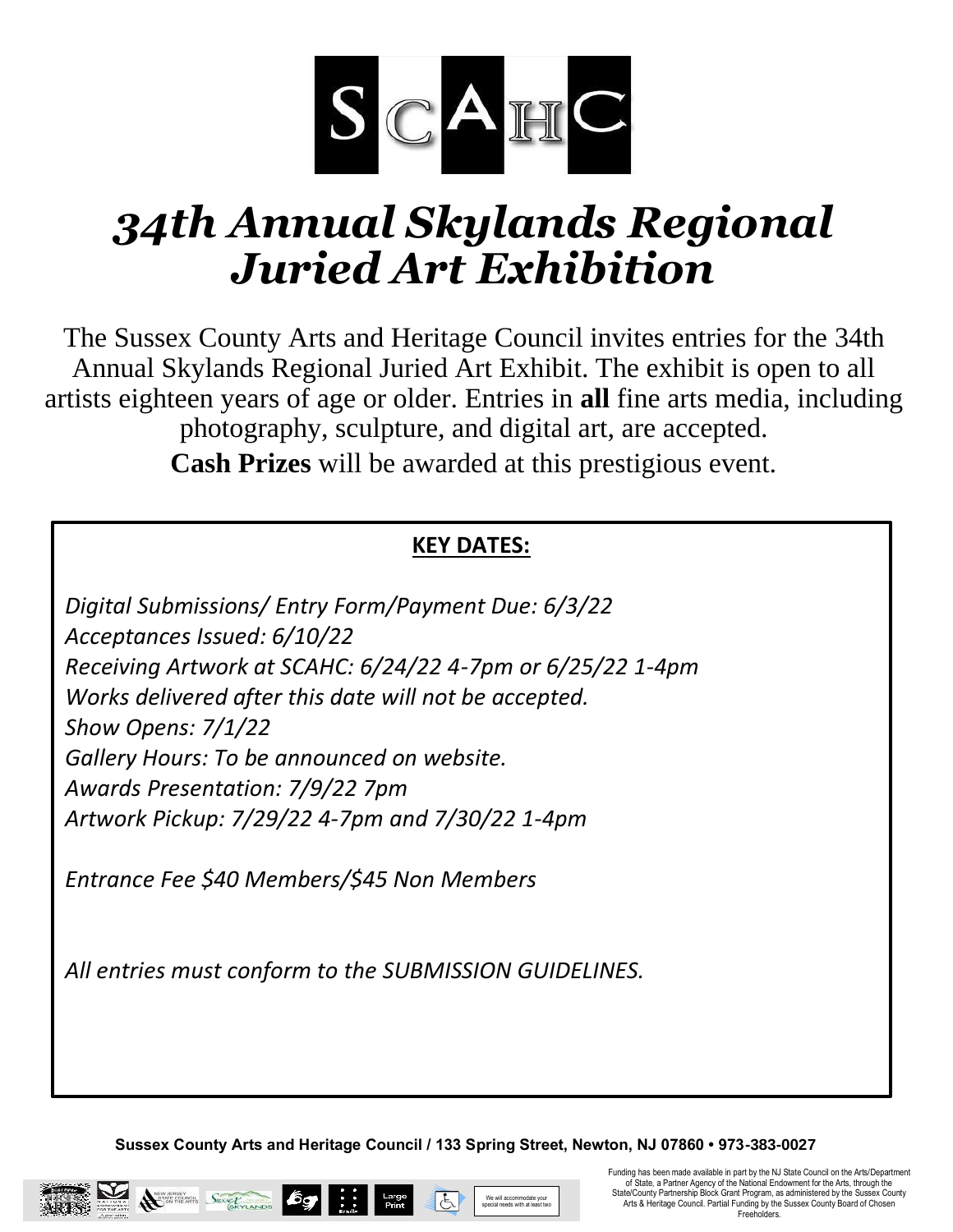

### **34 th Skylands Juried Art Exhibition**

*SUBMISSION GUIDELINES*

#### **EXHIBIT REQUIREMENTS**

#### **All work must:**

- Be original and completed in the past 3 years
- Not have been exhibited in a previous Skylands Exhibit or Xpose Juried Photography Exhibit
- Be display ready and for sale with 25% gallery commission (the council collects sales tax on all orders)
- **2– D work must:**
	- Be framed, securely **wired** (NO exceptions), and ready to hang. Works on paper must be under glazing (Plexiglas is preferred, especially for larger works.)
	- Not exceed 40" including frame in any dimension, nor 25 lbs. in weight.

#### **3– D work must:**

- Include appropriate pedestal, stand and cover if needed
- Not exceed 5' in height, 50 lbs and/or occupy more than 4 square feet of floor area (including base andcover)

#### **All Entries must include:**

**Entry Form:** submit via email to [entries@scahc.org](mailto:entries@scahc.org) or via US Mail.

- **Digital Files of your work:** submit via email attachment with your entry form to [entries@scahc.org](mailto:entries@scahc.org).
- **Payment:** may be made via PayPal or check

**\*Entry Fee -** is for up to five pieces \$40 for SCAHC members or \$45 forNon-Members

\*Pay on the website via PayPal on the main page at www.scahc.org . If paying by check make payable to SCAHC and mail to the council office. **Entry is not complete until paid in full.**

#### **SUBMISSION INSTRUCTIONS**

#### **Email Entries:**

- E-mail digital image files as jpeg attachments to [entries@scahc.org.](mailto:entries@scahc.org.)
- Digital File Files:
	- Should be high quality jpgs, 1800 pixels on the longest side, SRGB or RGB colorspace
	- The file name should be: Title Of Artwork Artist Name.jpg with space between words. It must match the title on the entryform.
	- 3D works may show up to 3 views of each submission
- The *Subject (line)* of the e-mail must be "Skylands22" (no quotes)
- The *Message (body)* must include the name, address, and phone number of the artist, and enter the followingfor each item entered:
	- Image Number (1, 2, 3, 4, or 5)
	- Title of the Artwork
	- Medium
	- Size (width x height including frame)
	- Sale Price
- For assistance or questions contact support@scahc.org

#### **Sussex County Arts and Heritage Council / 133 Spring Street, Newton, NJ 07860 • 973-383-0027**



Funding has been made available in part by the NJ State Council on the Arts/Department of State, a Partner Agency of the National Endowment for the Arts, through the State/County Partnership Block Grant Program, as administered by the Sussex County Arts & Heritage Council. Partial Funding by the Sussex County Board of Chosen Freeholders.